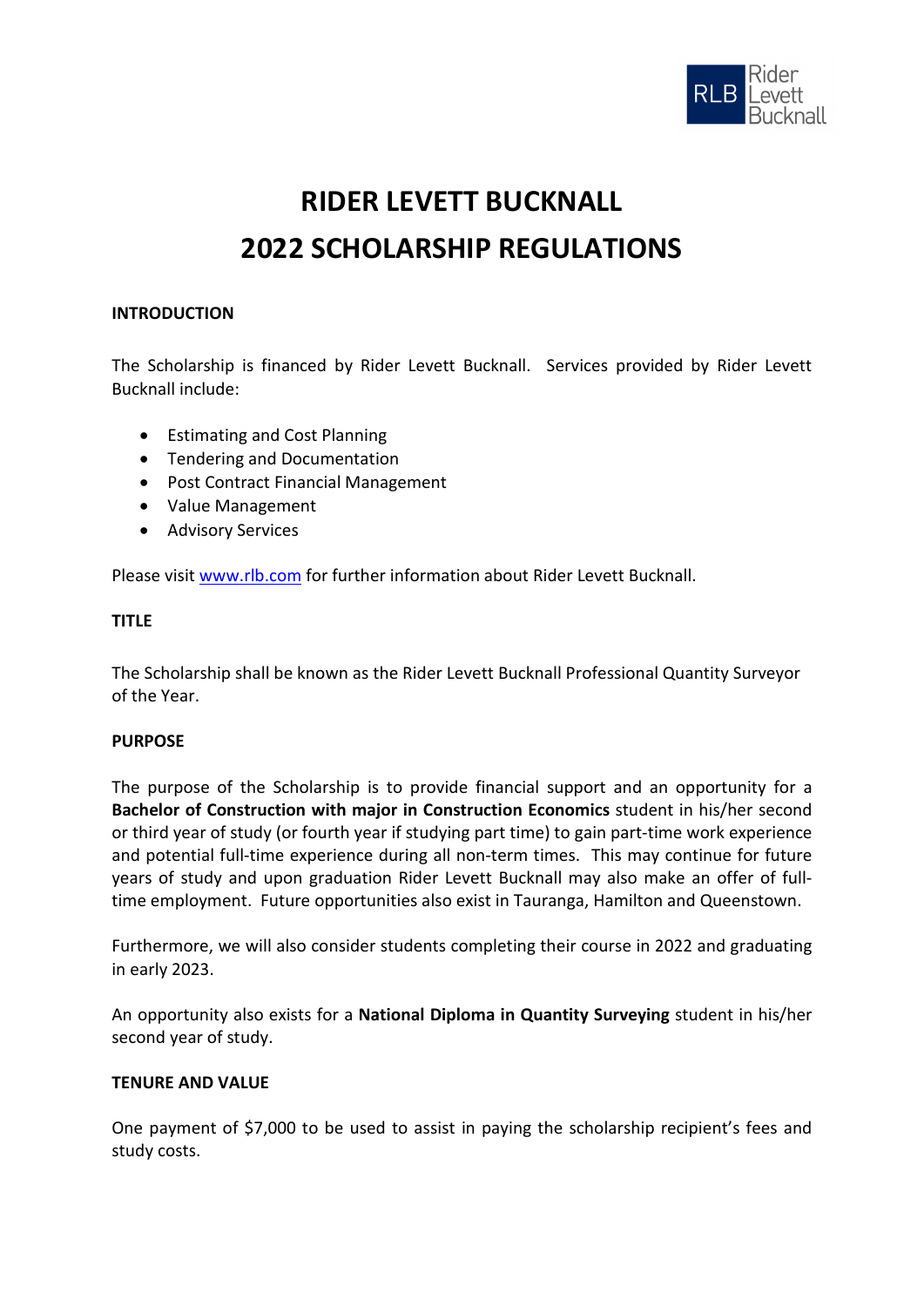

## **CONDITIONS OF THE SCHOLARSHIP**

Scholarship recipients will receive an employment internship with Rider Levett Bucknall (located initially in Auckland). The Scholarship will be awarded on the condition that applicants are committed to being available to work part-time during the year and for full time work during semester breaks in July as well as full time Summer employment.

For Graduates of the Diploma or the Degree course (completing in November 2022) and seeking a full time Graduate QS role, this will be a salaried position and will be subject to a 4-month probationary period. For those Undergraduates entering the third (or fourth year) of the degree course in 2023, this will be a salaried position together with a \$7,000 contribution to the Year 3 (or 4) 2022 and/or 2023 course fees (2022 course fees to be paid at the successful completion of the probationary period). Time will be made available for block courses attendance and study during 2022 and 2023.

Any conditions of employment relating to this scholarship remain a contractual issue purely Rider Levett Bucknall and the recipient (employee).

Candidates will be students in their second or third year (or fourth year if studying part time) of the Bachelor of Construction with major in Construction Economics or in their second year of the National Diploma in Quantity Surveying. The recipient of the scholarship shall have the following added to their academic transcript "Recipient of the Rider Levett Bucknall 2022/2023 Scholarship".

## **ELIGIBILITY**

The recipient will be a New Zealand Citizen who is based on the Unitec institute of Technology Auckland Campus. He/she will be a second or third year (or fourth year if studying part time) Bachelor of Construction Quantity Surveying/Construction Economics student or second year Diploma in Quantity Surveying student. Furthermore, we will also consider applications from students completing their course in 2022 and graduating in early 2023.

## **SELECTION CRITERIA**

The basis of selection will be for students with:

- Academic success as demonstrated in course results to date (**please provide copies with your application**)
- Leadership qualities and/or commitment to the community or sporting activities
- Openness and willingness to learn
- Ability to learn from their experiences
- A high level of determination
- A strong interest in estimating software and control management systems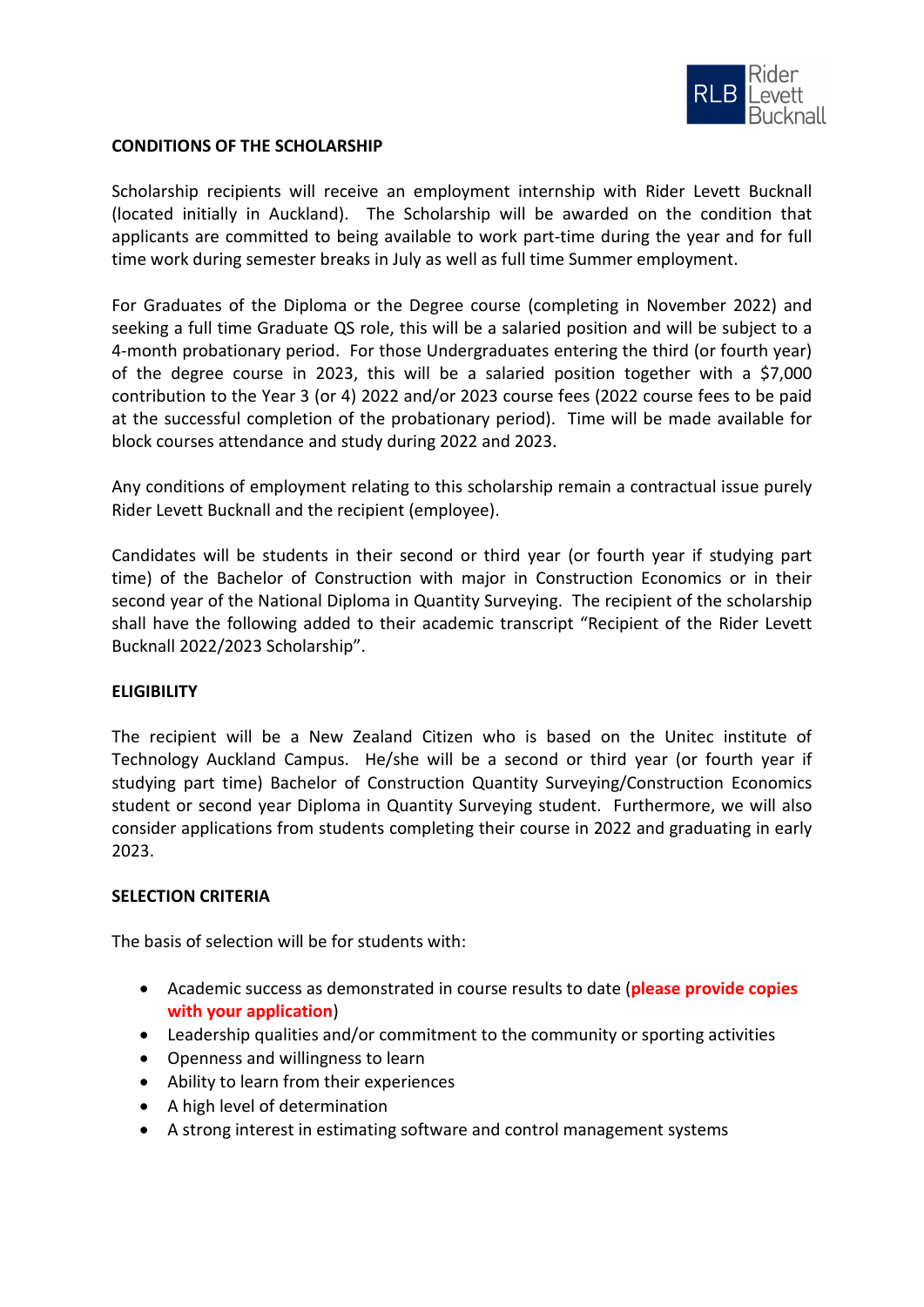

## **SELECTION COMMITTEE**

The Scholarship will be awarded by Rider Levett Bucknall upon the recommendation of the Construction Programme Committee who will identify a short list of eligible applicants. Upon receipt of the short list, Rider Levett Bucknall will arrange and conduct an interview of the applicants to select a recipient.

## **RESPONSIBILITY FOR THE AWARD**

Rider Levett Bucknall reserves the right to request part or all funding be repaid should the scholarship be terminated, the student withdraw, or if the recipient fails to meet their obligations in regard to any part-time work and summer vacation employment that has been offered.

Rider Levett Bucknall is not obligated to make an award if in any year when there is no candidate of sufficient merit.

## **APPLICATION**

Completed application forms should be sent to Hélène Howes[: helene.howes@nz.rlb.com.](mailto:helene.howes@nz.rlb.com)

#### **CLOSING DATE**

The closing date will be Friday 17 June 2022. Rider Levett Bucknall will conduct interviews from 22 June 2022 and will identify the recipient and award the scholarship thereafter.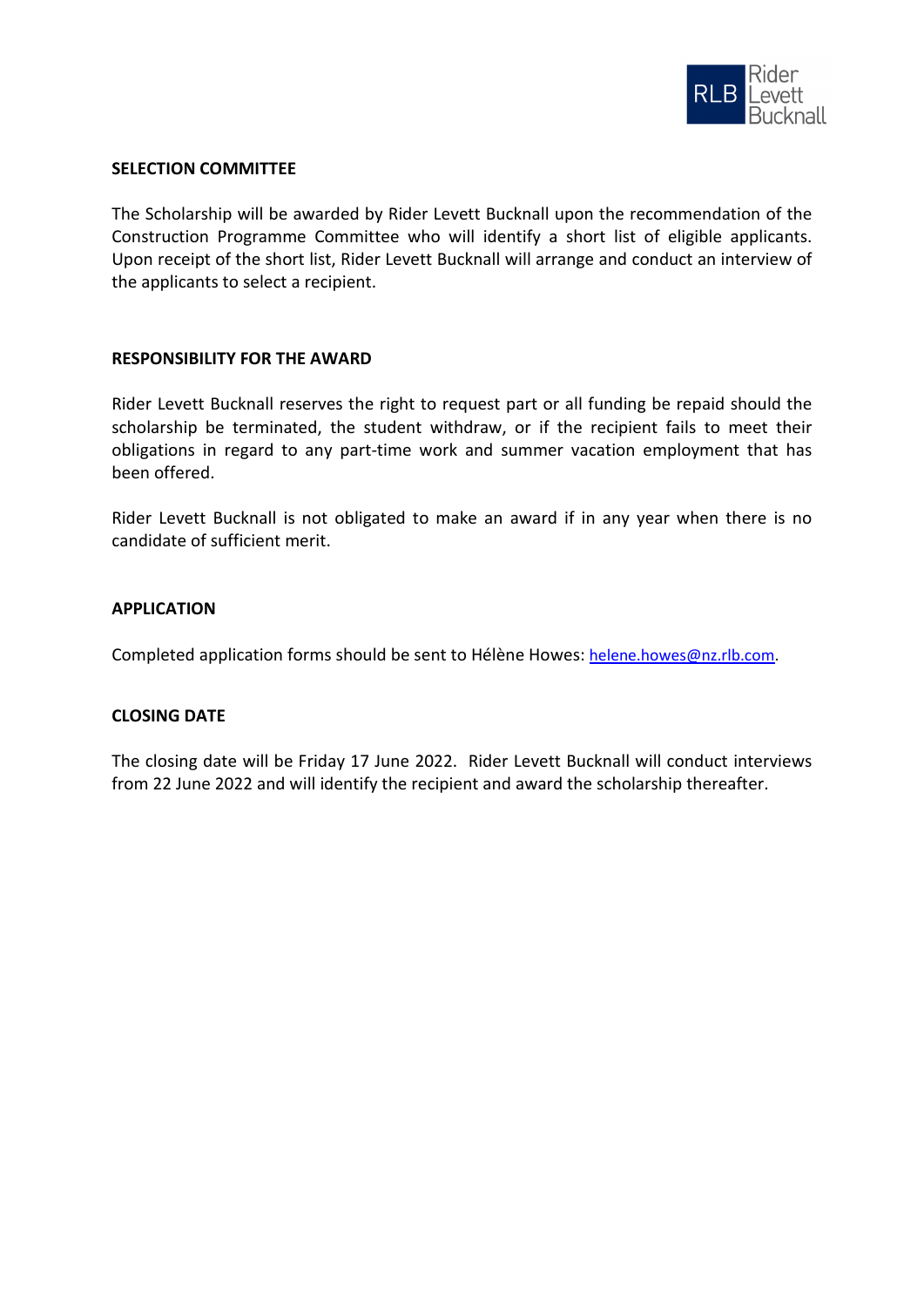

# APPLICATION FOR RIDER LEVETT BUCKNALL SCHOLARSHIP

Note: It is the responsibility of applicants to provide all the information requested.

#### **PERSONAL DETAILS**

## **NAME IN FULL:**

Have you applied for, or are you in receipt of any university, government or related financial support, e.g. other bursaries or student allowances or support from industry?



**NO** 

# If yes, please specify amount and source

| $\mathbf{a}$ |  |
|--------------|--|
| $\mathbf{b}$ |  |
| C)           |  |